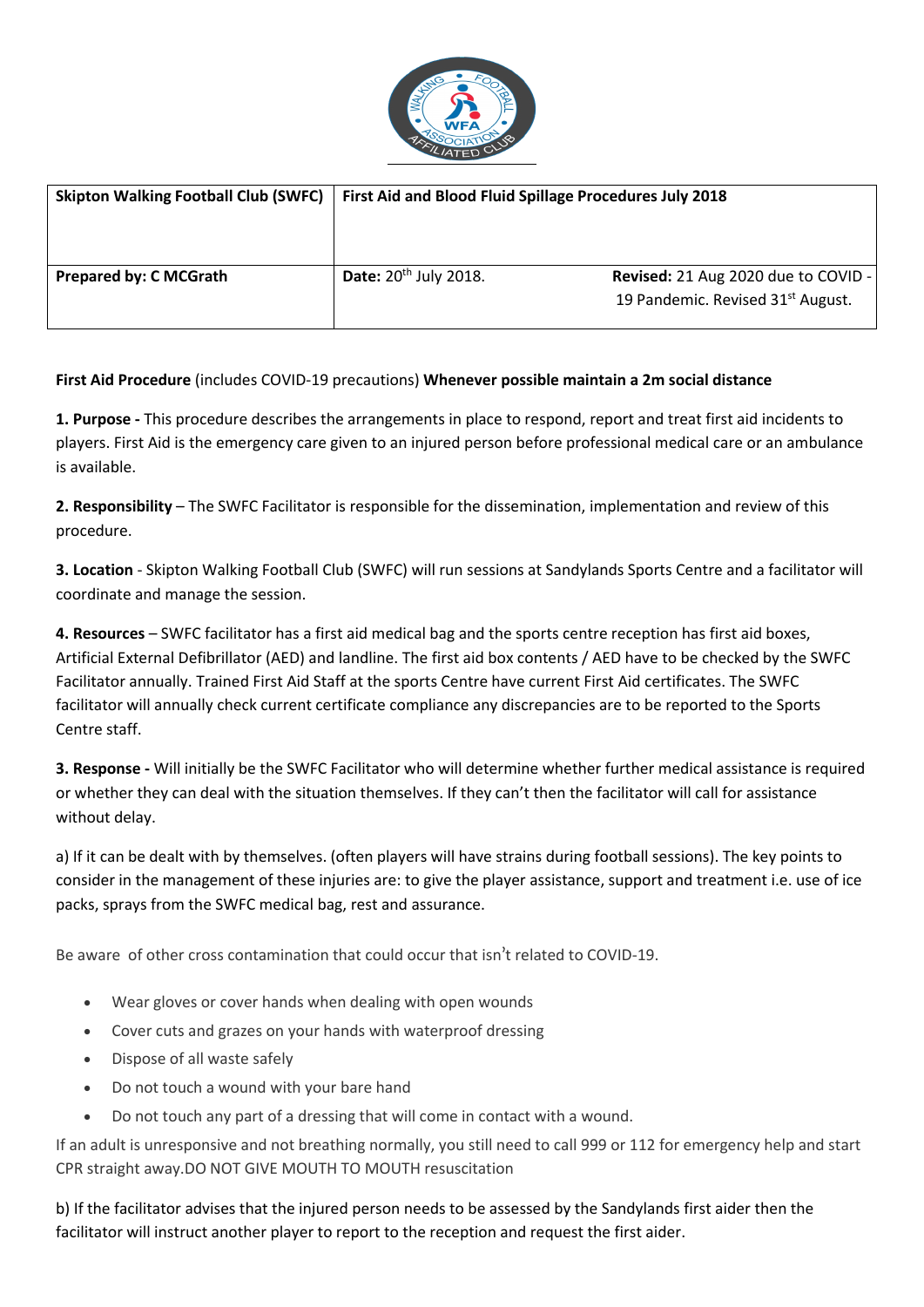c) If the facilitator believes that the injury requires immediate 999 / 111 assistance then the facilitator / players will call the ambulance by their mobiles. And, simultaneously a player will report to and request Sandylands first aider to attend.

**4. Hygiene response** – Any responder to an injured person must wear gloves when dealing with accidents involving all injuries including spillage of bodily fluids. After treatment to hand sanitize clean medical bag and any potentially contaminated equipment, double bag any waste.

**5. Considerations-** Responders will consider whether the person being treated has any considerations that should be taken into account. If unsure then this should be discussed with the person being treated. For example, a male first aider may ask if a female requiring treatment is happy for him to provide it for her, or whether she would be more comfortable being treated by a female first aider. In certain situations such dialogue may not be impossible, for example if someone is seriously injured and first aid must be given immediately. In such cases the health and well being of the person being treated will take precedence over any other considerations.

**5.Emergency Contacts** - AllSWFC registered players complete a health declaration form which will be kept by the facilitator and be available at each session, so that medical information may be communicated to emergency responders and the facilitator may contact those persons identified as the injured persons 'emergency contact'.

**6. Transportation -** If an injured player goes to hospital / or home by car then anotherplayer will go by there car. If the injured person goes to hospital in an ambulance one player will accompany the injured person (if allowed ).<br>Players will collect the casualty's personal belongings and secure them to accompany the injured player and th facilitator will ensure that the health declaration form accompanies the injured person.

**7. Reporting of Incidents and Accidents.** The sports centre accident form and SWFC accident book should be filled out for all injuries requiring first aid attention.

**8. Accident Book-** The facilitator shall maintain the hardback SWFC Accident book.

**9. Exercises -** Two emergency first aid exercises shall be carried out per year and records kept.

**10. Risk Assessment -** The assessment shall be reviewed annually by the facilitator and include potential first aid hazards, controls and comments.

**11. Player Medication-** Some players may carry their own medication that has been prescribed by their doctor (e.g. an inhaler for asthma). If a player needs to take their own prescribed medication, the facilitator / first aider's role is generally limited to helping them to do so and contacting the emergency services as appropriate.

**11. Review Period-** The First Aid Procedure and Blood Spillage procedure will be reviewed annually by the facilitator, after any incident / injury and exercise.

Appendice A = Body Fluid Spillage Procedure

Appendice B = Ambulance Information

END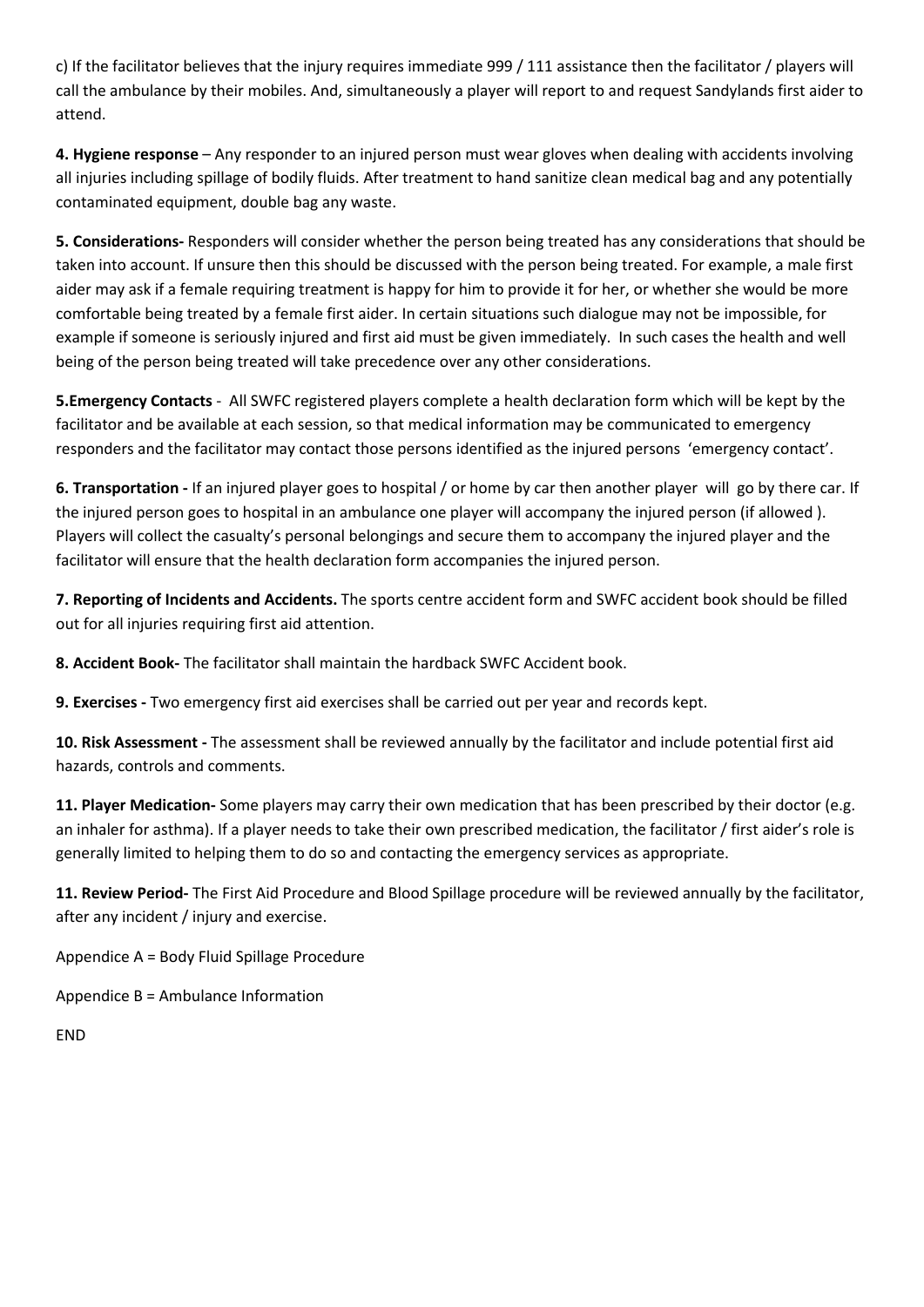## **Appendix A - Body Fluid Spillage Procedure**

- Gloves to be worn at all times. Consider wearing face covering and to provide patient with face covering.
- Blood and body fluids (e.g. vomit, saliva, urine, nasal and eye discharge) may contain viruses or bacteria capable of causing disease. It is therefore vital to protect both yourself and others from the risk of cross infection. In order to minimize the risk of transmission of infection both players, match officials, facilitator and responders should practice good personal hygiene and be aware of the procedure for dealing with body spillages.
- Sports Centre staff are to be contacted initially so that they can arrange for a member of their team to clean the area appropriately.
- Initial Clean Up Procedure Get some disposable gloves from the SWFC First Aid bag / sports centres reception / first aid kit and place absorbent towels over the affected area and allow the spill to absorb.
- Wipe up the spill using these and then place in a bag and then another bag. Put more absorbent towels over the affected area.
- The bag that has had the soiled paper towels put in, then needs to be tied up and bagged again and ideally placed in the yellow bin or double bagged and put in an outside sports centre bin and inform Sandylands staff.
- Any article of clothing that has got contaminated with the spill should be wiped cleaned and then put in a plastic bag , and then another bag and tied up and be disposed of appropriately.
- The area then needs to be cordoned off until cleaned.

END